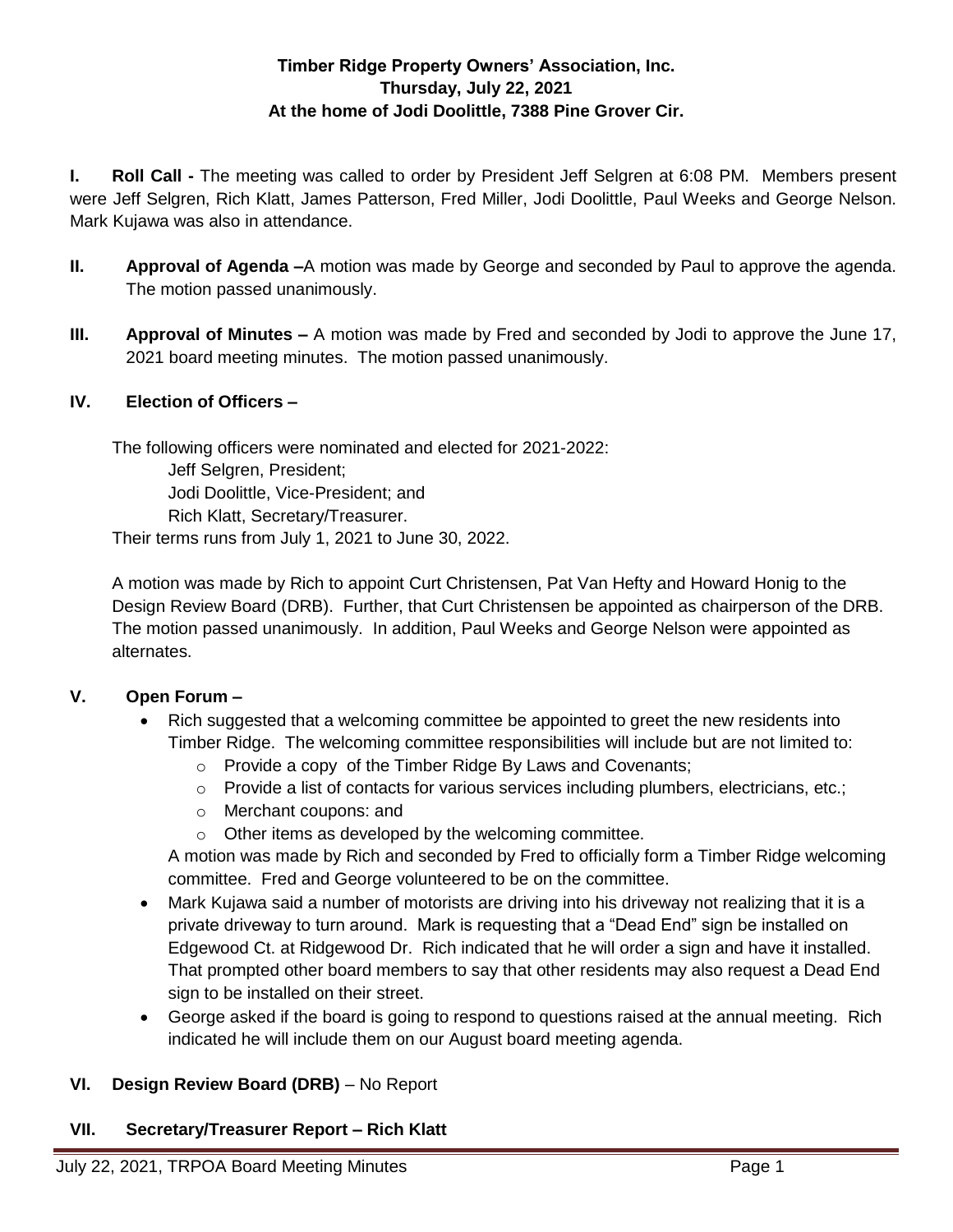Rich reported that the TRPOA bank account statement indicates, as of July 13, 2021, a balance of \$144,265.41 in the checking account and \$80,386.88 in a money market account. Both accounts total \$224,652.29.

- Significant expenses from June 16 2021 to July 20, 2021 were as follows:
	- a) \$525.00 to Timber Ridge Golf Club for mowing roadway edges;
	- b) \$366.48 to Timber Ridge Golf Club to repair split rail fence;
	- c) \$50.00 to Greg Buzzell for sound system at the annual meeting;
	- d) \$903.00 to Markel Insurance for worker's compensation insurance; and
	- e) \$2,820.00 to Pitlik & Wick for asphalt patching.

 **Property Foreclosures**: Rich presented a table summarizing a journal of delinquent lot owners (three owners) over the last three years, 2019 to the present 2021. Those owners are Stengel, Katte and Zawistowski who have present balances of \$2,677.30, \$6,671.69 and 7,828.34 respectively.

A motion was made by Rich and seconded by Jodi to begin foreclosure proceedings on Anne Katte. The motion passed unanimously.

A second motion was made by James and was seconded by Fred to begin foreclosure proceedings on Pamela Stengel and Barbara Zawistowski. The motion passed.

#### **VIII. Roads Report/Discussion** - Rich Klatt

• Rich stated that he received an invoice for \$2,820.00 from Pitlik & Wick for asphalt patching which were filled on June 17<sup>th</sup>. The original approved invoice in 2020 was \$4,100.00 to repair four potholes by sawing the existing pavement and filling the sawed areas with asphalt. An additional three potholes were identified this spring, so seven locations were repaired. The potholes were not repaired as originally proposed, only the damaged asphalt was removed and replaced. The proposal price was modified to reflect the work actually completed. The total cost invoiced was \$2,820.00.

#### **Activities Committee Liaison Report:**

**a) Pool Party –** The pool party on July 10<sup>th</sup> was a success with about 45 Timber residents attending. It was decided that we would have a second party at the end of summer. A motion was made by Paul and seconded by James to have a pool party on Saturday, August 28<sup>th</sup>. The motion passed.

b) **Christmas Party –** The Christmas Party is scheduled for December 11th at Norwood Pines. Final arrangements, cost, menu, etc. will be made in the fall.

c) **August Garage Sale –** A second Timber Ridge garage sale is scheduled for Friday and Saturday, August 20 and 21. No fee will be charged. An ad will be placed in the Lakeland Times, and a garage sale location map will be prepared for those participants who respond to the secretary. An email along with posters will be prepared.

**IX. Website/Media Report –** Fred and Jodi said that both the web site and our Facebook page are having good responses.

#### **X. Old Business**

### **Goals and Objectives for 2020-21**:

a) Investigate swimming pool alternatives – An Ad Hock swimming pool committee was formed at the June board meeting. The first committee meeting